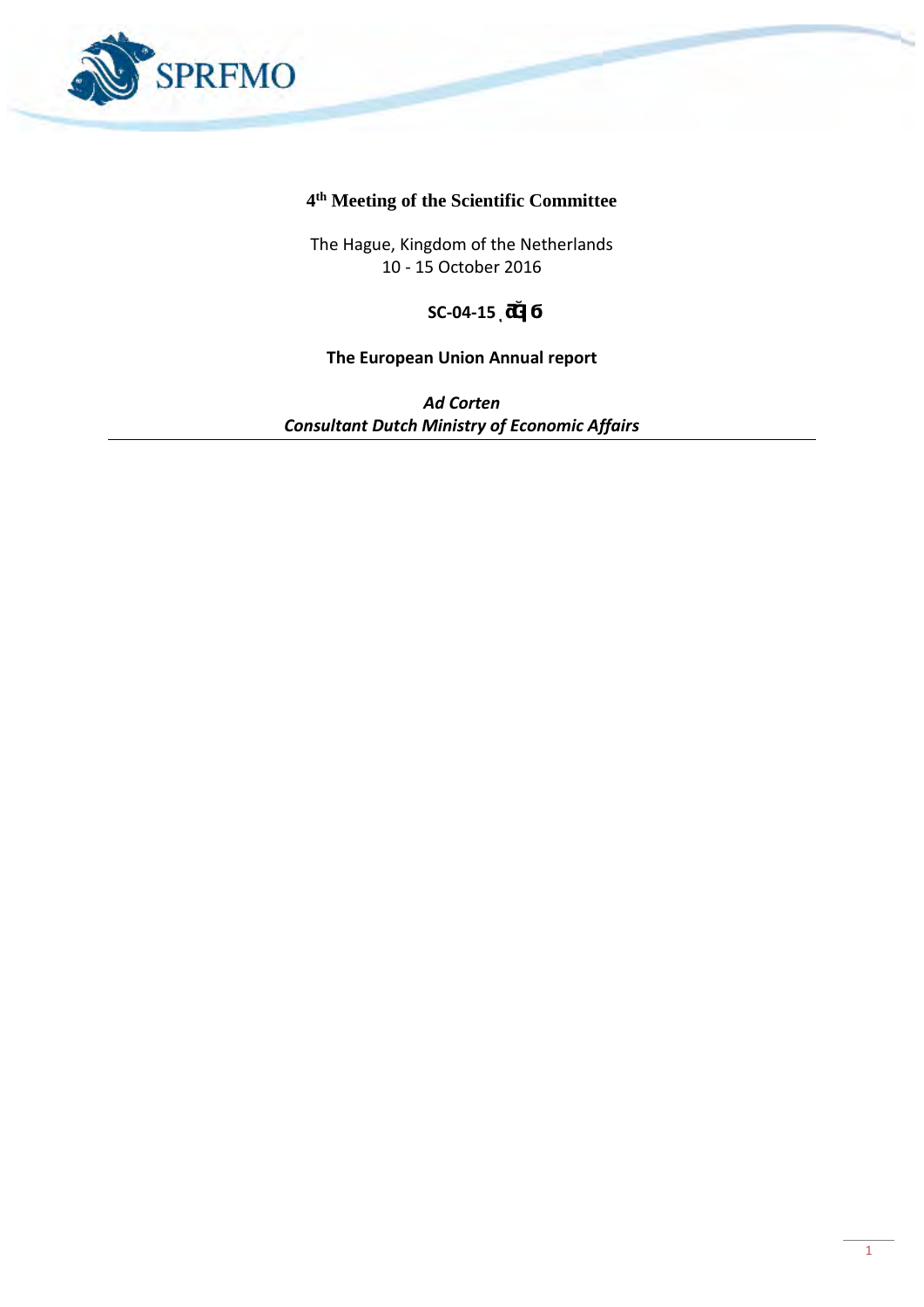# **National report of the European Union to the 2016 SPRFMO Scientific Committee meeting.**

Ad Corten

Consultant Dutch Ministry of Economic Affairs

#### **Table of contents**

| $2^{\circ}$ |       |  |
|-------------|-------|--|
| 3           |       |  |
|             |       |  |
|             |       |  |
| 4           |       |  |
|             | 4.1   |  |
|             | 4.2   |  |
|             | 4.3   |  |
|             | 4.3.1 |  |
|             | 4.3.2 |  |

## **Summary**

Catches of jack mackerel by European Union (EU) trawlers in 2016 were considerably lower than in 2015. The year-class 2012, which had appeared in the catches already in 2015, was the main target of the fleet in 2016. However, judging from the catch rates, it was less abundant in 2016 than in the previous year. Last year it was already assumed that the high catches of juvenile jack mackerel outside the Chilean EEZ had been partly the result of an abnormal distribution of this year-class (due to the El Niño conditions), rather than of its absolute size. The poor results of the fishery in 2016 seem to confirm this hypothesis.

## <span id="page-1-0"></span>**1 Introduction**

This report is one in a series of annual reports on the EU fishery in the SPRFMO area (South Pacific Regional Fisheries Management Organization) since 2008. The report only refers to the EU pelagic trawlers operating in the SPRFMO area.

The present report describes the activities of the EU pelagic trawlers in 2015 and in the first 7 months of 2016. Preliminary data for 2015 were already presented in the annual report of 2015 (Corten, 2015).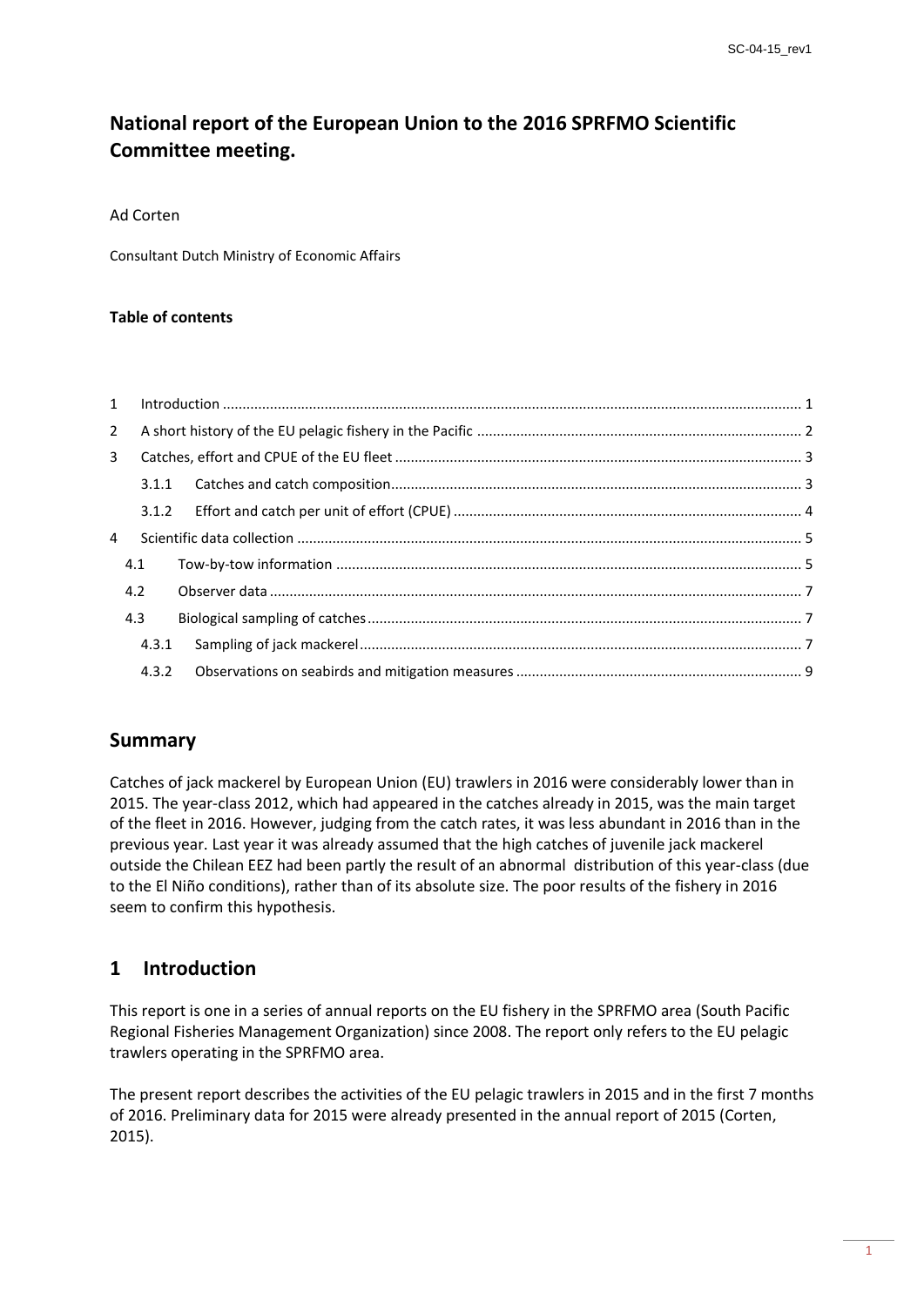The EU pelagic fleet in the south-eastern Pacific in 2015 and 2016 consisted of two pelagic trawlers that were fishing for Chilean jack mackerel (*Trachurus murphyi*). In 2016 these were the German freezer trawler "Maartje Theadora" that froze the fish in blocks for human consumption and the Polish trawler "Janus" that landed the fish for processing at a Chilean fish meal plant.

At the time of writing this report (August 2016), both vessels were still active in the SPRFMO area. Although the peak fishing season was already finished, the vessels were expected to take some more catches during the rest of the year. The data presented here for 2016 will therefore be updated at a later stage when the full data for 2016 become available.

Data presented here are catch and effort data reported directly by the vessels, and the data collected by a scientific observer on board of each vessel.

In addition to the data collected by the scientific observer, length data on the catches were also collected by the crew of the ("Maartje Theadora"). This "self-sampling programme had been tested already in 2015 (Corten 2015), and it had been shown that length data collected by the crew were comparable to those collected by the observer. On the Polish "Janus", no self sampling system was in place, so here the observer data are the only source of information on the length composition of the catches.

## <span id="page-2-0"></span>**2 A short history of the EU pelagic fishery in the Pacific**

The EU pelagic fleet in the south-eastern Pacific consists of pelagic trawlers that fish for jack mackerel (*Trachurus murphyi*) outside the exclusive economic zones of Chile and Peru. The stock of jack mackerel occurs in international waters mainly in April – November. During the rest of the year, the fish stay inside the 200 mile EEZ, and they are not accessible to the EU fleet. Consequently, the vessels then return to Europe or West Africa.

In the recent history, the first EU pelagic trawler arrived in the Pacific in 2005 and it worked for 3 months in the second half of the year. The next year, the same vessel returned and worked for the whole season (March – October). Following the positive results of this season, the number of vessels increased to six in the following three years (2007 – 2009). All these vessels belonged to the Pelagic Freezertrawler Association (PFA), a consortium of European pelagic ship owners based in the Netherlands. In addition to the PFA vessels, Polish vessels worked in the area in 2009 - 2011 and again in 2016.

Starting from 2010, the number of PFA vessels was reduced as a result of declining catches. The number of EU vessels by year and by country is presented in Table 1.

| year | EU countries involved                                   |  |  |
|------|---------------------------------------------------------|--|--|
|      | and number of vessels                                   |  |  |
| 2005 | Netherlands (1)                                         |  |  |
| 2006 | Netherlands (1)                                         |  |  |
| 2007 | Germany (3), Lithuania (1), Netherlands (2)             |  |  |
| 2008 | Germany (3), Lithuania (1), Netherlands (2)             |  |  |
| 2009 | Germany (3), Poland (3), Lithuania (1), Netherlands (2) |  |  |
| 2010 | Germany (3), Poland (3), Lithuania (1), Netherlands (1) |  |  |
| 2011 | Germany (1), Netherlands (1), Poland (1)                |  |  |
| 2012 | no fishing                                              |  |  |
| 2013 | Lithuania (1)                                           |  |  |
| 2014 | Germany (1), Netherlands (1)                            |  |  |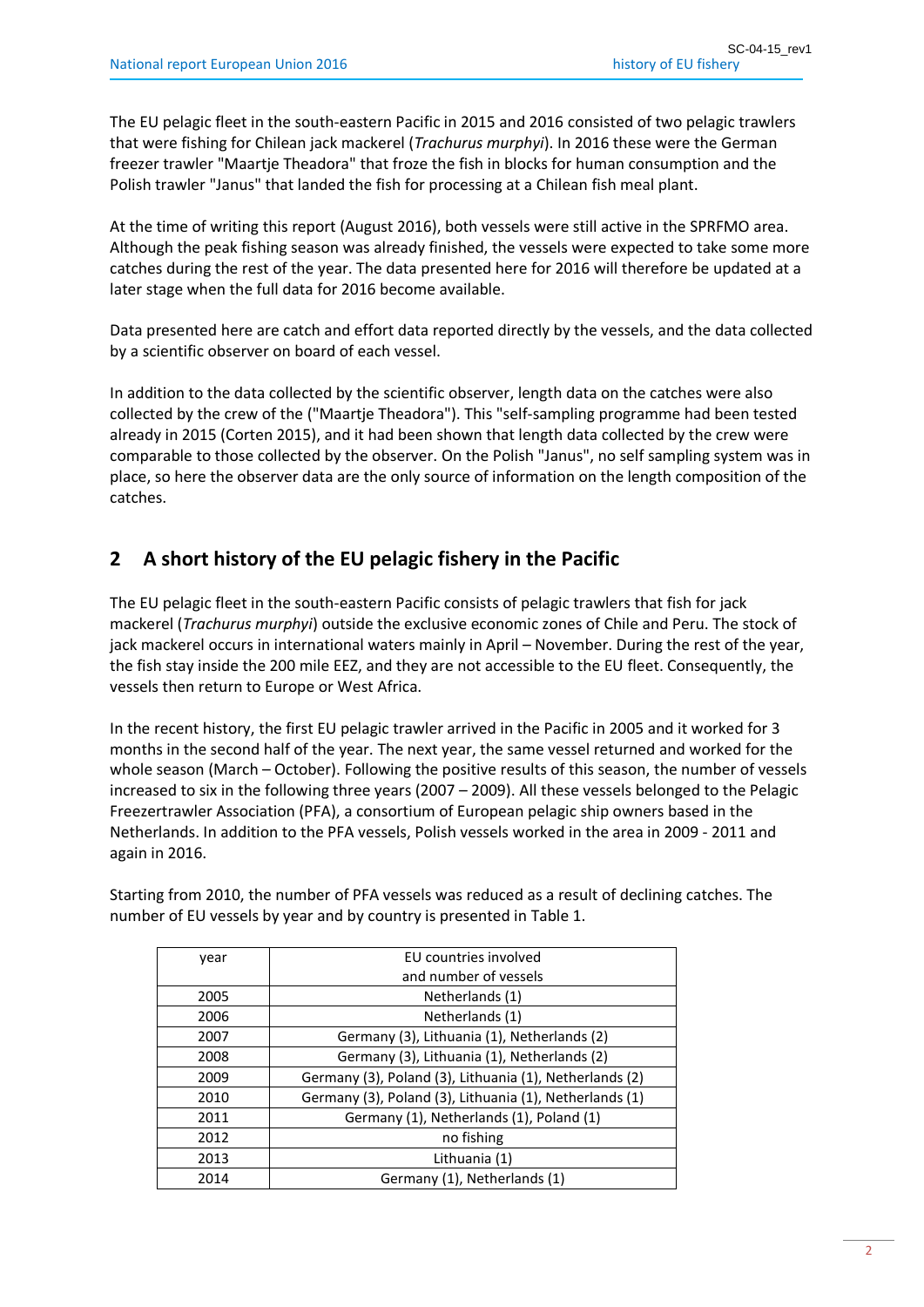|  | catch and effor |
|--|-----------------|
|  |                 |

| 2015 | Netherlands (1), Lithuania (1) |
|------|--------------------------------|
| 2016 | Germany (1), Poland (1)        |

Table 1. EU pelagic trawlers in the Pacific in 2005 – 2016.

## <span id="page-3-0"></span>**3 Catches, effort and CPUE of the EU fleet**

### <span id="page-3-1"></span>**3.1.1 Catches and catch composition**

The fishery by EU vessels in the Pacific is aimed at jack mackerel (*Trachrus murphyi*). Other species make up only a small fraction (less than 0.3% on average) of the total catch, as is shown in Table 2.

| year | total EU catch | species composition in percentages |                |           |               |
|------|----------------|------------------------------------|----------------|-----------|---------------|
|      | in tons        | Trachurus murphyi                  | <u>Scomber</u> | Brama     | other species |
|      |                |                                    | japonicus      | australis |               |
| 2009 | 91 336         | 95.3                               | 4.3            | 0.4       | 0.0           |
| 2010 | 34 083         | 97.2                               | 1.9            | 0.6       | 0.3           |
| 2011 | 1810           | 98.3                               | 0.2            | 1.3       | 0.2           |
| 2012 | 0              |                                    |                |           |               |
| 2013 | 10 3 90        | 97.2                               | 2.2            | 0.6       | 0.0           |
| 2014 | 21 4 31        | 95.7                               | 3.5            | 0.3       | 0.5           |
| 2015 | 27 955         | 98.1                               | 1.1            | 0.6       | 0.2           |
| 2016 | 3 2 2 4        | 92.5                               | 5.7            | 1.1       | 0.7           |

Table 2. Total catches and species composition of the EU fleet in 2009 – 2016. Based on landing data provided by ship owners. Data for 2016 are provisional.

The catch in 2016 decreased sharply compared to 2015. This decrease in catch was due to lower catch rates, and the fact that one of the two vessels was landing the fish at a Chilean fishmeal plant. The steaming back and forth to the fishing grounds (outside the 200 nm) resulted in a loss of fishing time.

As in the previous two years, the species composition of the catch in 2016 was dominated by jack mackerel (*Trachurus murphyi*). This species made up 92.5% of the total catch. The chub mackerel (*Scomber japonicus*) came in as second with 5.7%, and the Pacific bream (*Brama australis*) as third with 1.1% (all figures are provisional as they are only based on part of the fishing season).

The monthly development of catches in each of the years 2014 – 2016 is presented in Figure 1. Contrary to 2015, the highest catches in 2016 were taken in the month of June. As mentioned in last year's report, the high catches in May 2015 were due to the presence of large numbers of juvenile fish in the southern area. The unusual distribution of juvenile fish was presumably due to the El Niño conditions that year, leading to a southward and westward displacement of the recruiting year-class. As it now turns out the high abundance of juveniles in 2016 was therefore not a sign of strong recruitment, but rather of an abnormal distribution of juveniles.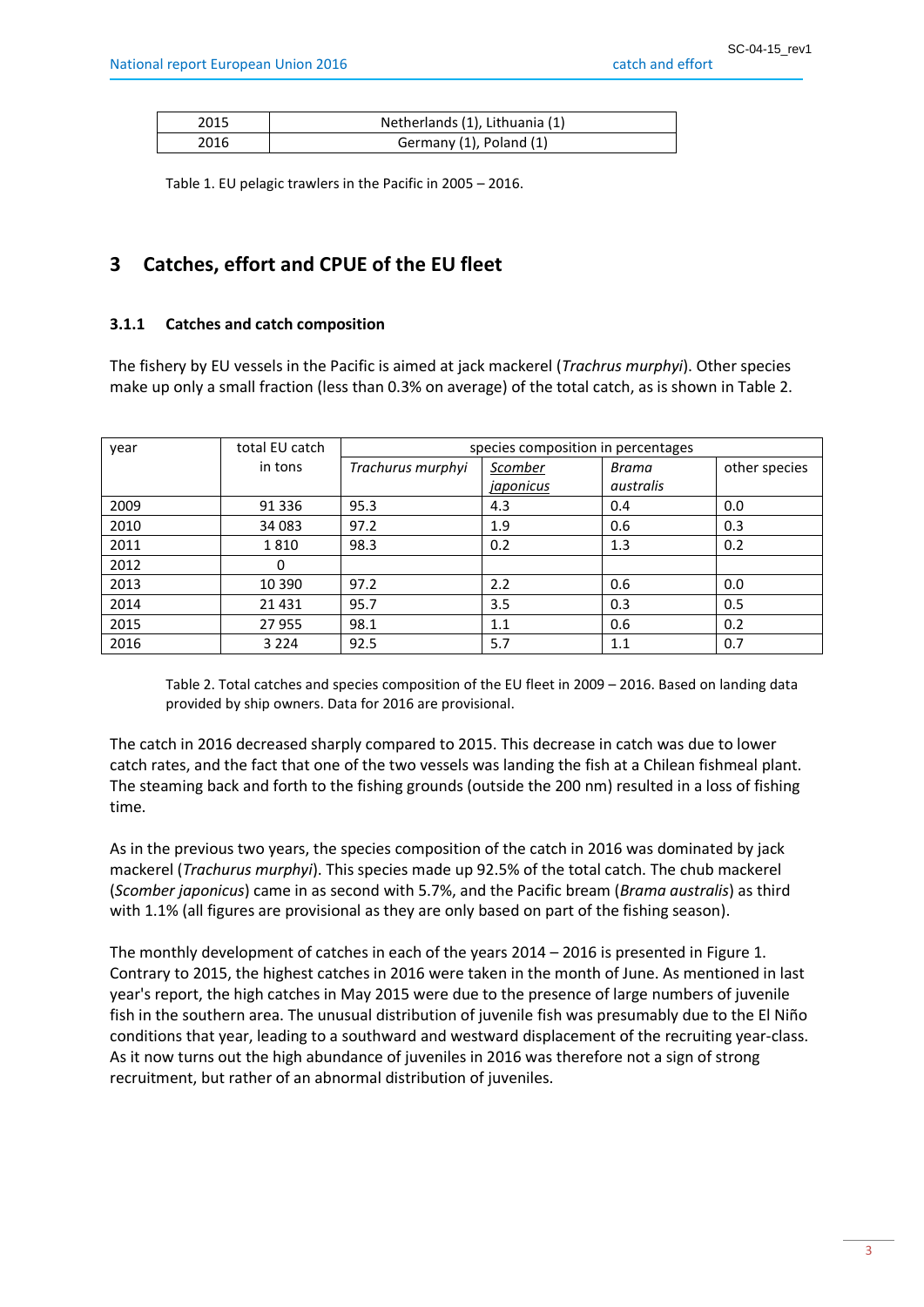

Figure 1. Monthly catches of jack mackerel by EU vessels in 2014 - 2016. Data for 2016 are provisional. Data based on catches reported by the vessels.

## <span id="page-4-0"></span>**3.1.2 Effort and catch per unit of effort (CPUE)**

The series of CPUE (in tons per day) for jack mackerel presented in Table 3 is based only on catches of the PFA fleet. This was the segment of the EU fleet that consistently participated in the fishery in the SPRFMO area (except for 2012). In certain years one of two Polish trawlers also worked in the area, but the relationship between their CPUE and that of the PFA trawlers has not yet been investigated. Therefore the Polish catches have not been taken into consideration in calculating the CPUE.

Provisional data for 2016 indicate that the CPUE in that year was substantially lower than in 2015.

| year           | number of<br>catch jack      |               | <b>CPUE</b> (tons |  |
|----------------|------------------------------|---------------|-------------------|--|
|                | mackerel PFA<br>fishing days |               | per day)          |  |
|                |                              | fleet in tons |                   |  |
| 2005           | 44                           | 6 187         | 141               |  |
| 2006           | 109                          | 33 766        | 310               |  |
| 2007           | 401                          | 123 523       | 308               |  |
| 2008           | 423                          | 108 174       | 256               |  |
| 2009           | 436                          | 87043         | 200               |  |
| 2010           | 274                          | 33 1 29       | 121               |  |
| 2011           | 32                           | 1779          | 56                |  |
| 2012           | 0                            | O             | 0                 |  |
| 2013           | 140                          | 10010         | 72                |  |
| 2014           | 231                          | 20510         | 89                |  |
| 2015           | 149                          | 25 504        | 157               |  |
| 2016*<br>۹ مله | 29                           | 2 4 8 7       | 86                |  |

\*) provisional

Table 3. Catch and effort in the PFA fleet. Fishing days based on trawl station lists provided by the vessels.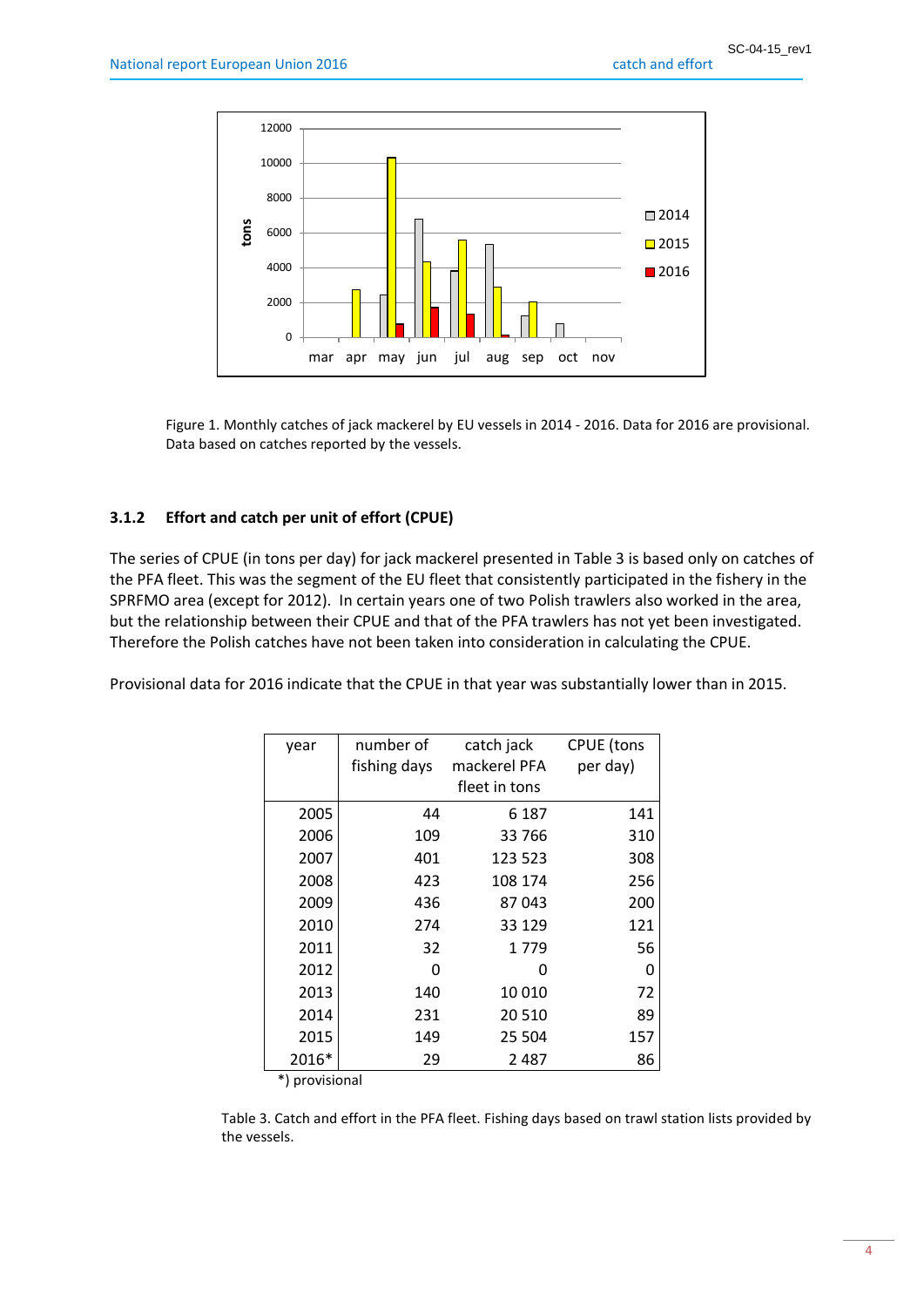The monthly CPUE values (Figure 2) show that the values for all months in 2016 up until August were lower than in 2015.



Figure 2. Monthly CPUE of jack mackerel in the PFA fleet for 2014 – 2016. Data for 2016 are provisional.

## <span id="page-5-0"></span>**4 Scientific data collection**

As described below, several independent programs of data collection were carried out in 2015 and 2016. Tow-by-tow information on catches and effort were provided directly by the captains of vessels. An observer collected detailed biological information on catches and discards during the time when he was on board the vessels. This observer also collected information on birds around the vessels.

Furthermore, a self-sampling programme was conducted on board of the "Maartje Theadora" during its fishery in the Pacific in 2016. This programme, which was initiated in 2015, was coordinated by the Dutch freezer trawler association PFA.

The details of each program are presented below.

#### <span id="page-5-1"></span>**4.1 Tow-by-tow information**

The trawlers were requested to provide position, time and catch composition for each haul. A simple spreadsheet was used to record the information at sea. The information requested in this spreadsheet corresponds to the data demands of the SPRFMO Data and Information Working Group (SPRFMO 2016).

The tow-by tow information from individual vessels provided a picture of the geographical distribution of the fishery. The results of the fishery in 2016 are compared to those in 2015 in Figures 3a and 3b. For 2016, only the provisional results of the Maartje Theadora were available.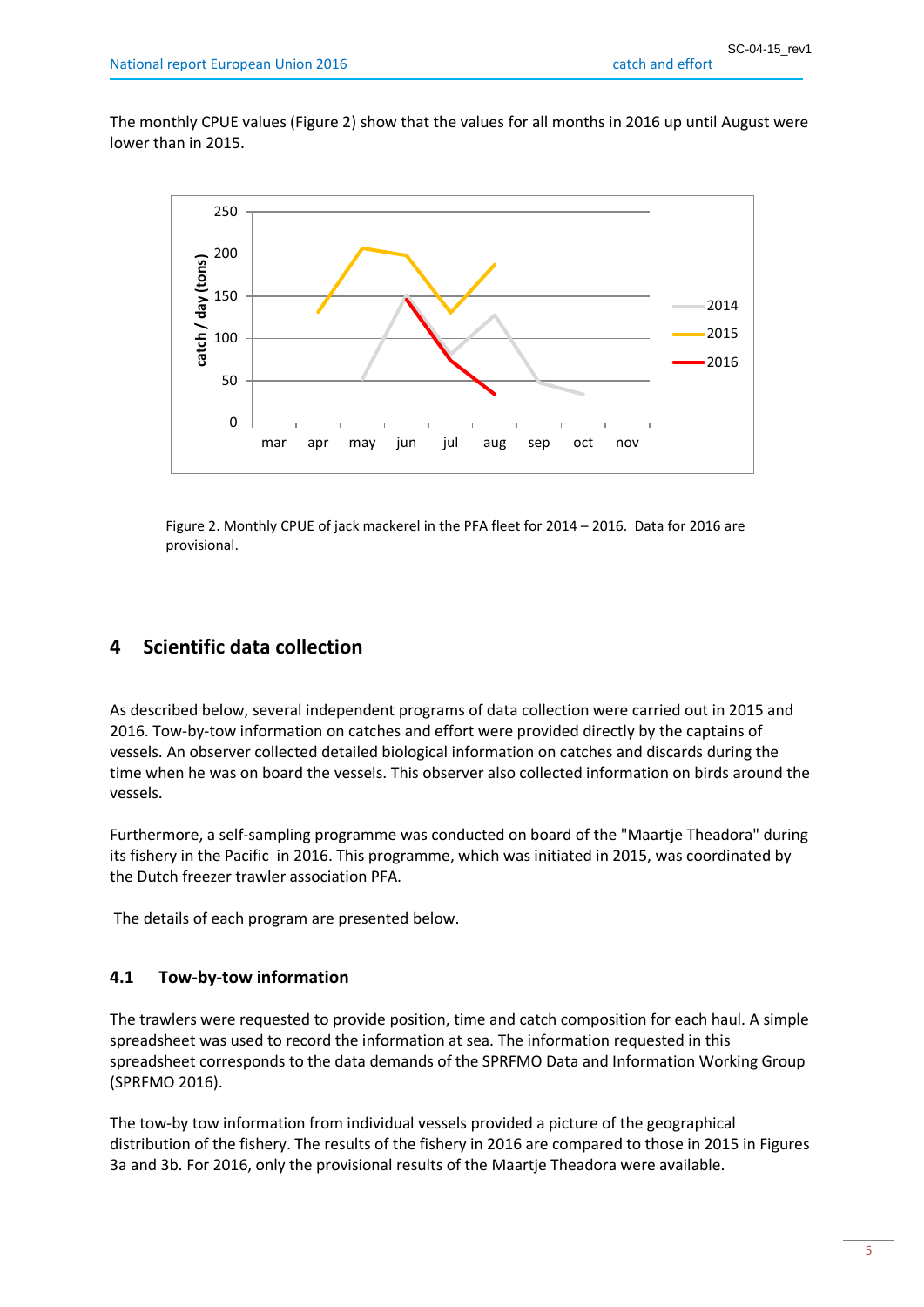

Figure 3a. Catch distribution by month of the PFA fleet in **2015**. Size of squares is proportional to catches.



Figure 3b. Catch distribution by month of the Maartje Theadora in **2016**. Size of squares is proportional to catches. Figure based on provisional catch data.

The catches in 2016 were again distributed close along the 200 nm fishing limit, except for some isolated catches in June west of 85° WL. These catches were taken by the "Maartje Theadora" during a short searching trip to the west. The "Janus" could not venture that far offshore because it was landing its catches at a fishmeal plant ashore.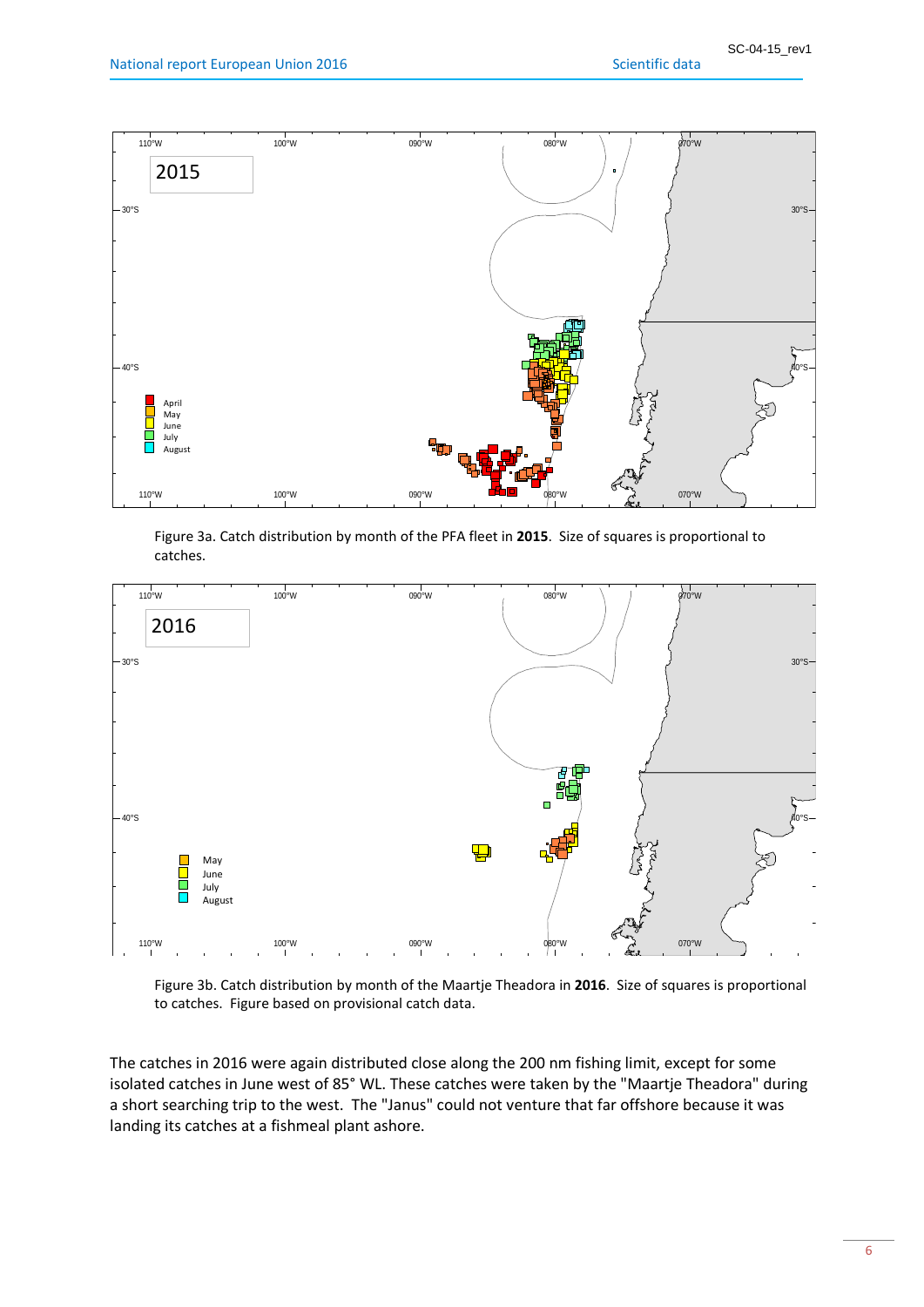Provisional catches reported for 2016 are substantially lower than in 2015. This may be partly due to the fact that not all information for both vessels was available at the time of writing this report. However, the main cause for the drop in reported catches was probably the scarcity of fish.

According to the captains of the EU trawlers, the poor catches in 2016 were related to hydrographic conditions. Water temperatures outside the Chilean EEZ were abnormally high, whereas inside the EEZ low temperatures prevailed. The fish remained in the cold water and did not migrate outside the Chilean EEZ.

## <span id="page-7-0"></span>**4.2 Observer data**

In 2016 the start of the observer programme was hampered by the lack of available observers. It was only in May that an observer was sent to sea, and he started his work on the Polish "Janus". In mid-June he switched to the "Maartje Teadora" and stayed on board until early August. Due to the deployment of only a single observer, the number of observer days (43) was much lower than in previous years.

| year | period             | schip            | observer         | days with    |
|------|--------------------|------------------|------------------|--------------|
|      |                    |                  |                  | observations |
| 2014 | 20 April - 30 May  | Maartje Theadora | Tomasz Raczynski | 23           |
|      | 31 May - 19 August | Maartje Theadora | Co de Klerk      | 80           |
| 2015 | 29 April - 13 July | Annelies Ilena   | Co de Klerk      | 60           |
|      | 13 June - 24 July  | Margiris         | Tomasz Raczynski | 28           |
| 2016 | 15 May - 17 August | Janus            | Tomasz Raczynski | 14           |
|      |                    | Maartje Theadora | Tomasz Raczynski | 23           |

Table 4. Observer missions in 2014 - 2016

The observer collected data on species composition of catches, length composition, and biological characteristics such as sex and maturity stage, food composition, stomach fullness and fat content. In addition he monitored discards and incidental by-catches of large species.

As in the previous two years, the observer also monitored by-catches of birds and the presence of birds around the vessels (see below).

## <span id="page-7-1"></span>**4.3 Biological sampling of catches**

Biological samples were taken from the main species taken in the fishery. These included *Trachurus murphyi*, *Scomber japonicus* and *Brama australis*. In this report, only length data (fork length FL) for jack mackerel (*T. murphyi*) are presented.

## <span id="page-7-2"></span>**4.3.1 Sampling of jack mackerel**

Details on the sampling in 2015 were already presented in the report to the 2015 meeting of the Scientific Committee (Corten, 2015).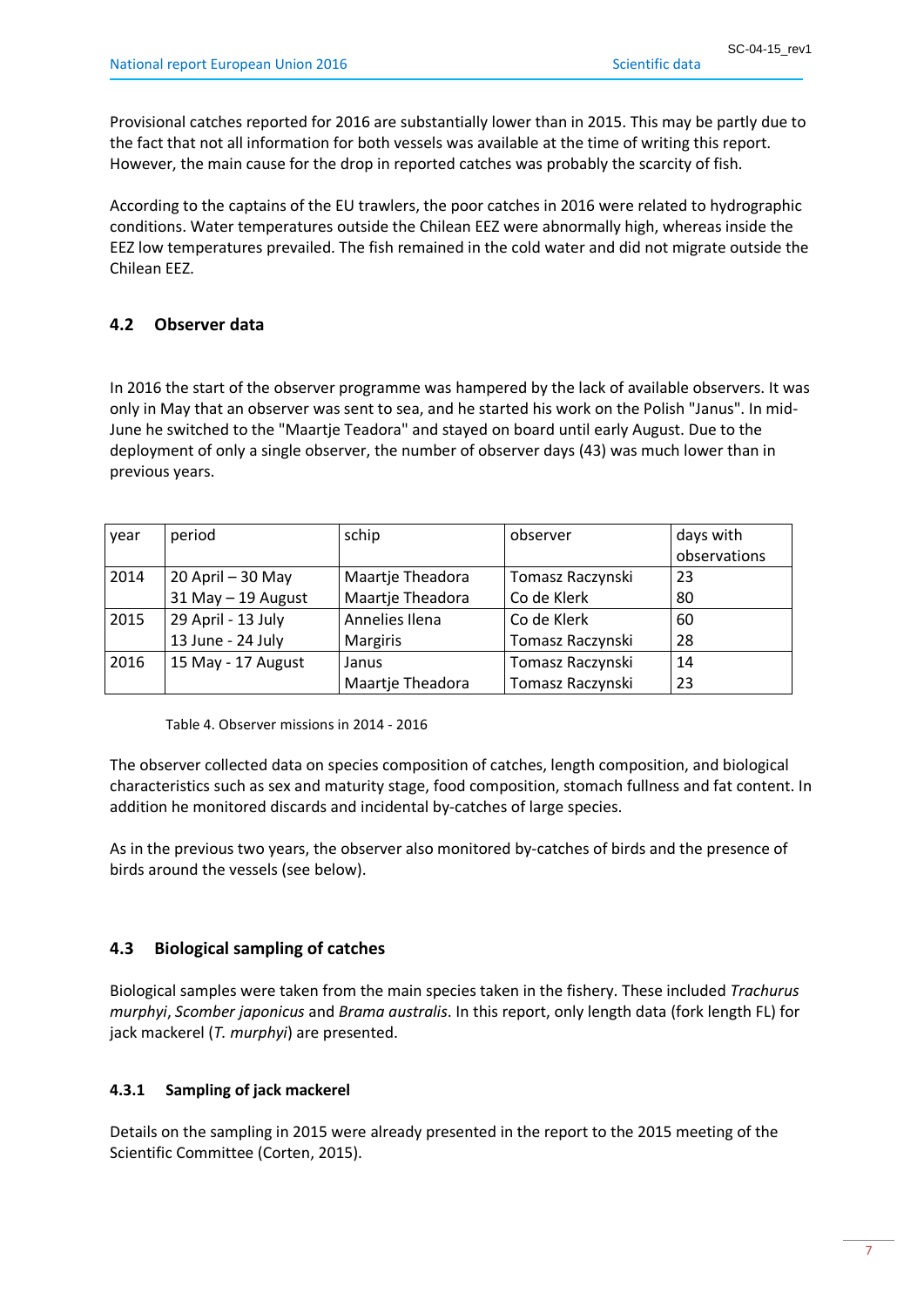In 2016 the observer program had a slow start due to problems with the availability of observers. It was only in mid-May that these problems were solved, and that an observer could board the Polish "Janus". This observer changed in mid-June to the German "Maartje Theadora", and stayed on board this vessel until mid August.

Due to the low number of observer days made in 2016, and also to the poor fishing (many days without catches), the number of fish measured was lower than in the two previous years (Table 5).

| year | number of jack mackerel measured |  |
|------|----------------------------------|--|
| 2008 | 28 250                           |  |
| 2009 | 15 744                           |  |
| 2010 | 10 540                           |  |
| 2011 | 2 1 9 4                          |  |
| 2013 | 2727                             |  |
| 2014 | 15 148                           |  |
| 2015 | 17 5 63                          |  |
| 2016 | 7 633                            |  |

Table 5. Number of jack mackerel measured by scientific observers.

The length measurements in 2016 are compared with those of earlier years in Figure 4. In this figure, only data are presented for the southern fishing area, i.e. the waters south of the Juan Fernández Islands. This was the area where all the fishing took place in 2007 - 2011, and also in 2015 and 2016.

It is seen that the bulk of the catches in 2016 consisted of fish around 31 cm FL. This was the same year-class, presumably born in 2012, that was already observed in the catch in 2015. In 2016 the fishery concentrated on this year-class, presumably because the older fish were getting too scarce and difficult to follow when they started their offshore spawning migration in July.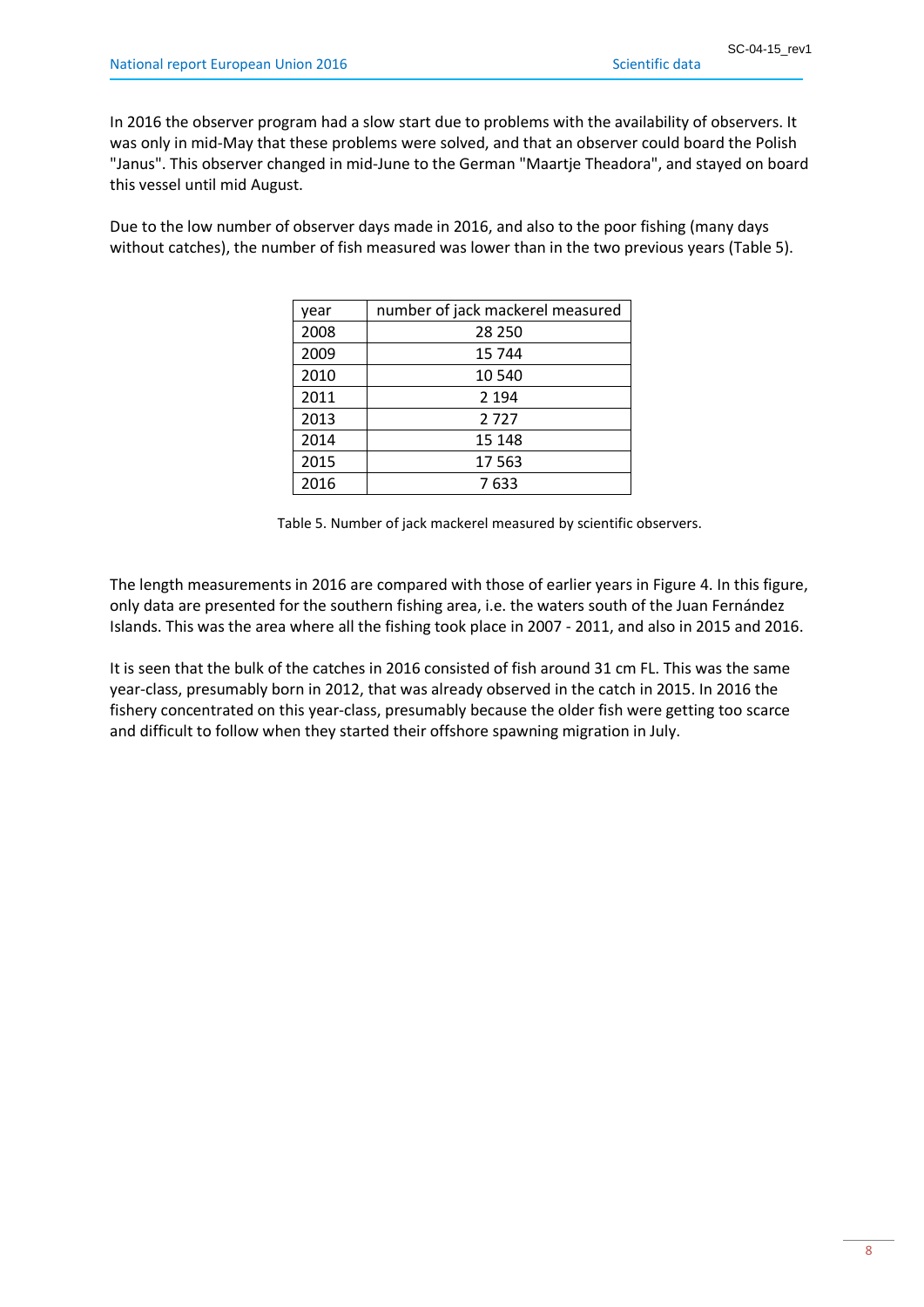

Figure 4. Percentage length composition of jack mackerel in PFA catches in 2010 – 2016 (excluding catches north of Juan Fernández Islands). Length measured in fork length.

## <span id="page-9-0"></span>**4.3.2 Observations on seabirds and mitigation measures**

The observations on seabirds in the net and around the vessel, initiated in 2014 at the request of SPRFMO (SPRFMO 2014), were continued in 2015 in 2016. The number and duration of the observations in 2015 and 2016 is presented in Table 6.